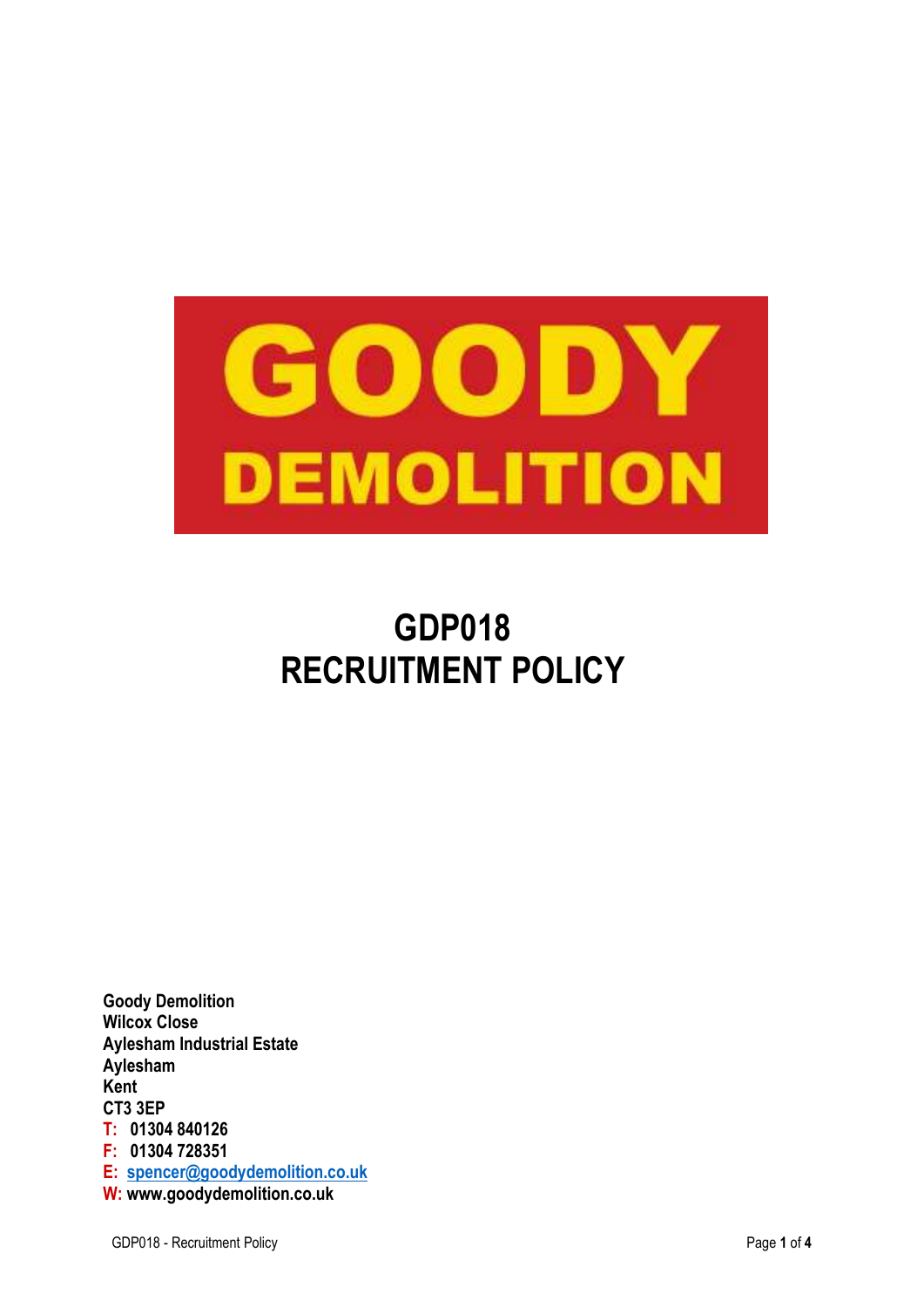#### **Goody Demolition Ltd Policy on Recruitment**

**Reviewed:** 21-05-2020

**Date of next review:** 21-05-2021

**Version:** 1

| <b>Issue Number:</b> | Date:                         | <b>Comments:</b>   |
|----------------------|-------------------------------|--------------------|
| 001                  | 16 <sup>th</sup> January 2018 | <b>First Issue</b> |
|                      |                               |                    |
|                      |                               |                    |

## **A) INTRODUCTION**

This policy is to ensure that the individuals responsible for recruitment and selection always hire and promote the most appropriate applicant or employee in a fair and consistent manner free from discrimination.

It is our policy to look to fill any open position by internal promotion or transfer wherever possible. All applicants will be assessed objectively on their merits in accordance with our Equal Opportunities policy. Any person involved in the selection and interview processes who have a conflict of interest should declare it immediately to their manager/supervisor.

# **B) ADVERTISEMENT**

The individual(s) placing the advertisement(s) must ensure that they use a variety of media to reach a broad cross-section of potential applicants and must include the following points.

- the job title;
- the salary or pay scale;
- any significant benefits applicable to the position;
- any minimum qualifications for the position;
- any particular skills and/or experience required for the position;
- any typical features of the position (e.g. part-time, fixed-term, outside UK etc.);
- the closing date for applications.

Care will be taken to avoid specifying requirements for the position which are potentially discriminatory either directly, indirectly.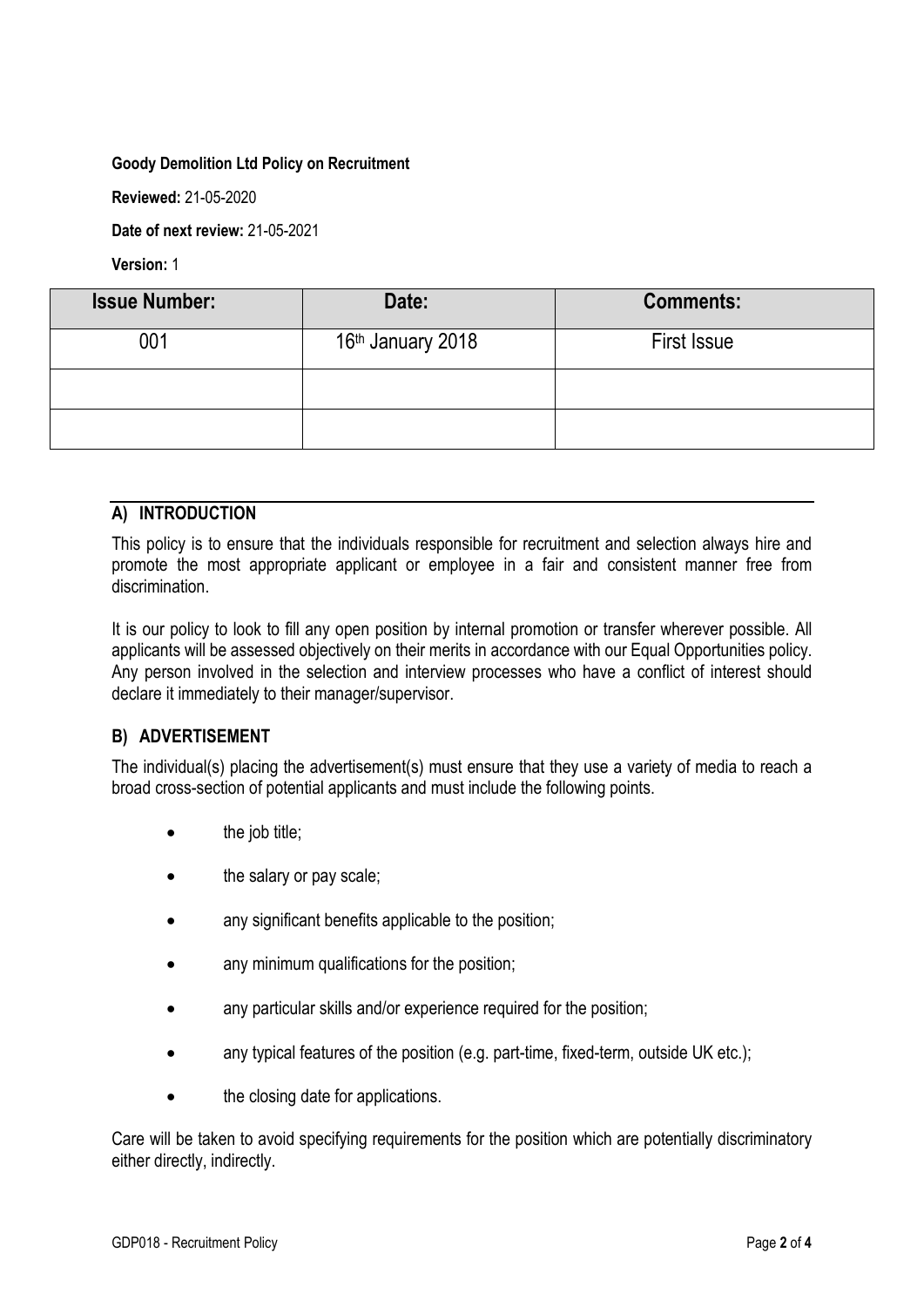# **C) JOB DESCRIPTION**

Where we use job descriptions to assist in the drafting of a job advert we will ensure the details incorporated are concise and relevant to the job role being advertised.

Where personnel specifications are used along with the job advert only those details which are relevant such as essential or desirable knowledge, skills and experience will be included.

## **D) APPLICATIONS**

Application forms will seek only information which is necessary for the selection process.

At each stage of the process, applicants will be kept informed and should expect to be told the following:

- 1) When they can expect to hear whether their application is to be progressed to the next stage of the recruitment process
- 2) What the next stage will involve.

Candidates may be asked to come to the practice for a short trial period (paid) of up to a week before the company makes an offer.

Decisions taken to either reject or accept an application will be checked and approved by the Manager before they are communicated to the applicant.

Written offers of employment/engagement will be made subject to two satisfactory references.

# **E) SELECTION TESTS**

Where tests are used in the recruitment process, they will be checked by the Manager to ensure:

- 1) They are free from any discriminatory element:
- 2) The test is directly relevant for the position being interviewed for.

#### **F) PRIOR TO THE INTERVIEW**

- 1) Prior to the interview, the criteria for the position should be identified
- 2) Criteria that isn't relevant should be avoided

#### **G) INTERVIEW**

- 1) The interview will be conducted by two members of staff and thorough notes taken.
- 2) All questions asked will be directly relevant to one or more of the selection criteria that have been identified for the position.
- 3) No assumptions will be made nor will questions about the applicant's personal circumstances be made.